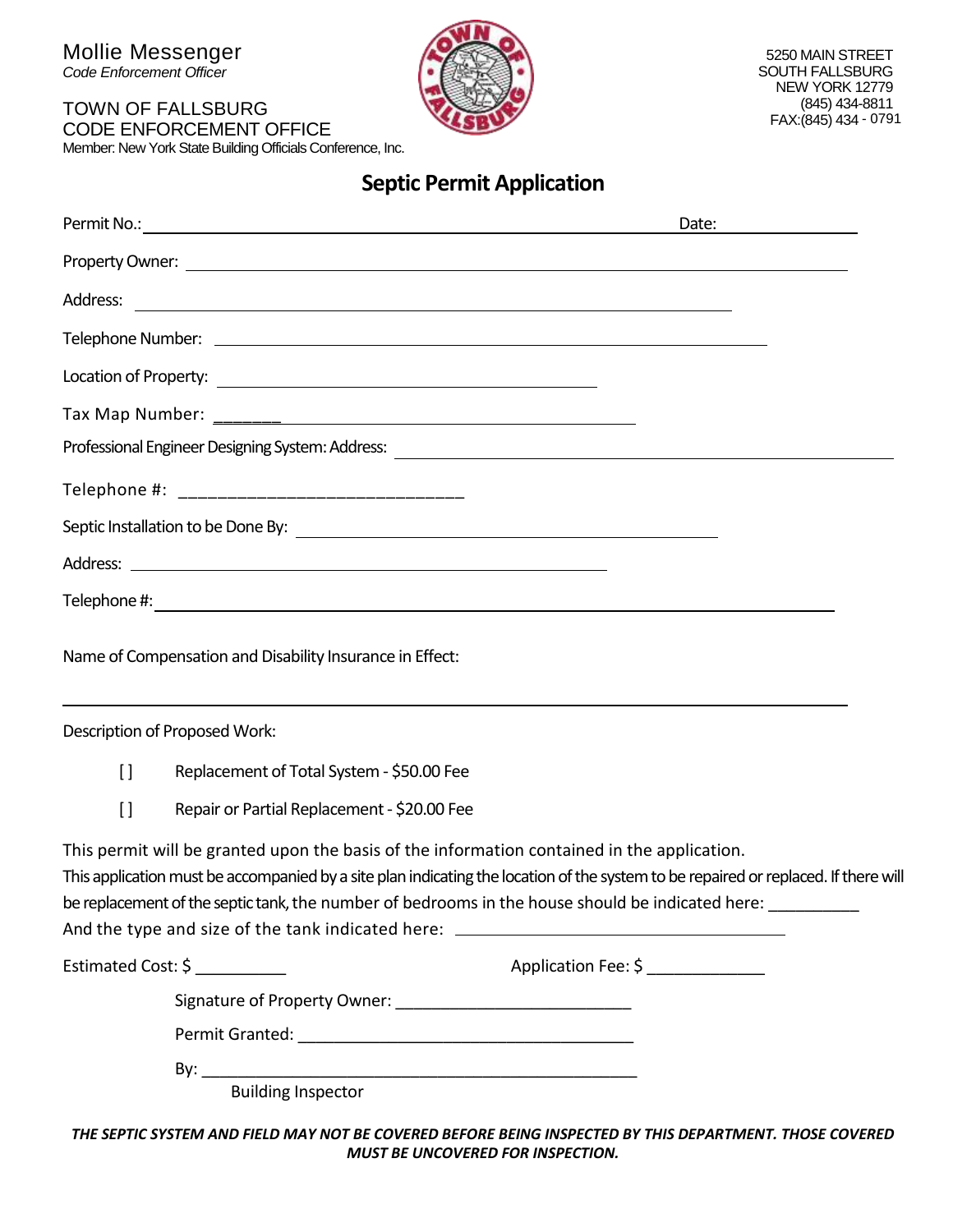### THIS FORM MUST BE FILLED OUT IF YOU ARE GIVING SOMEONE ELSE PERMISSION TO ACT ON YOUR BEHALF DURING CONSTRUCTION

#### OWNERS PROXY

| (Owner) | deposes and states that he/she resides |
|---------|----------------------------------------|
|         |                                        |

at:

And that he/she is the owner of the premises described in the attached application for a building permit/zoning application/planning board application and further states that he/she has authorized to make said application, secure any necessary permits and approvals, call for inspections, and request a certificate of occupancy upon satisfactory completion of the work described in said application.

Date:

Owners Signature

Witness' Signature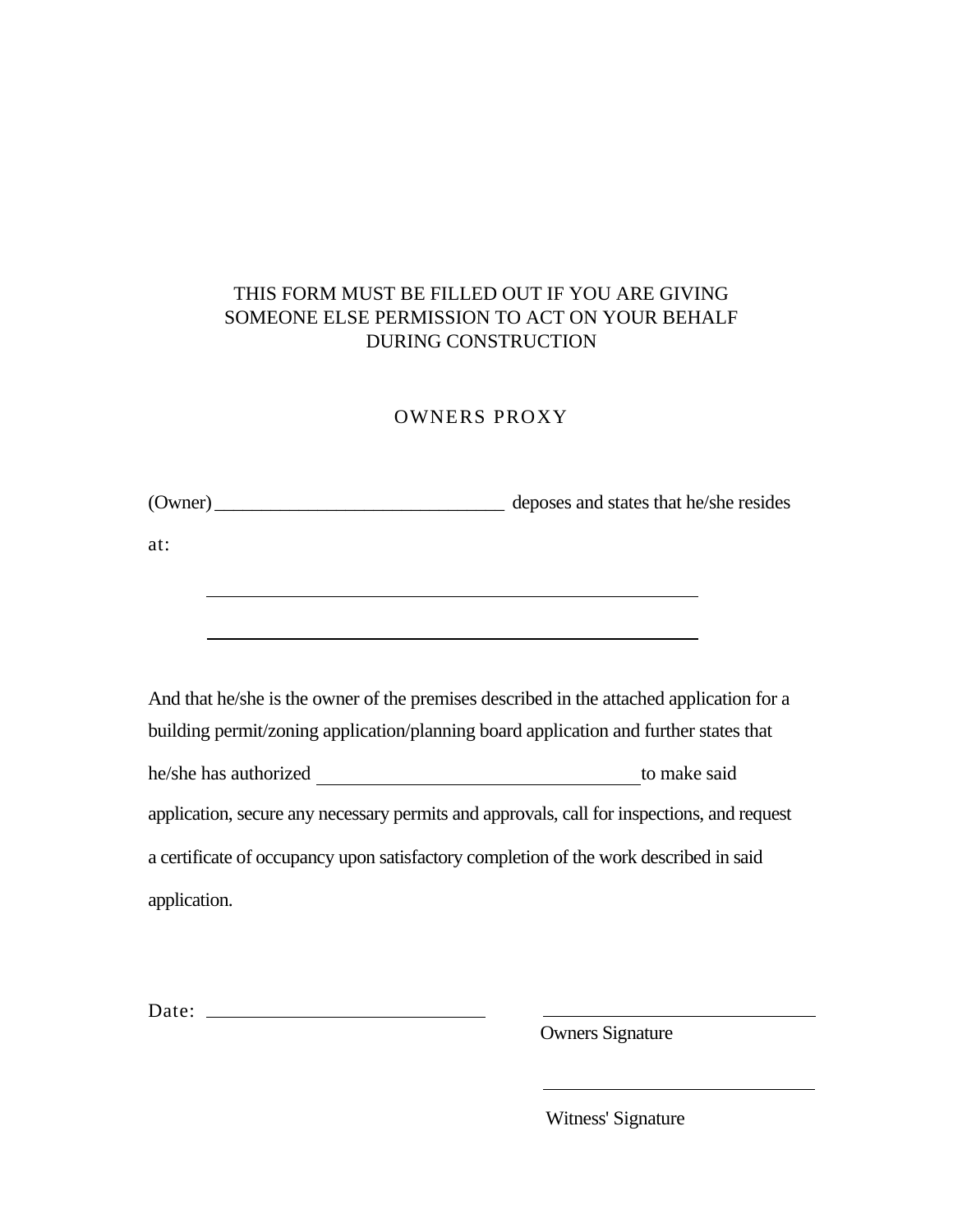

While New York Business Express is designed and developed to support business formation in New York, individual homeowners can file their exemption here as well!

## Followanese.

- 1. Go to [businessexpress.ny.gov.](http://businessexpress.ny.gov/)
- 2. Select Log in/Register in the top right-hand corner. A [NY.gov](http://ny.gov/) Business account is required, even though you are an individual.
- 3. If you do not have a NY gov business account, go to step 4 to set up your account. If you have [a NY.gov](http://ny.gov/) login and password, go to step 14.
- 4. Select Register with [NY.gov](http://ny.gov/) under New Users.
- 5. Select Proceed.
- 6. Enter the following:
	- Fa First and last name
	- a Email
	- oConfirm email
	- a Preferred username (check if username is available)
- 7. Select I'm not a robot. You may have to complete a Captcha verification before proceeding.
- 7. Select Create Account. If you already have [a NY.gov](http://ny.gov/) account, the screen will display your existing accounts, either Individual or Business.
- 8. (Continued)
	- Do one of the following:
	- $\circ$  If the account(s) shown is a [NY.gov](http://ny.gov/) Individual account, select Continue.
	- cr If the account(s) shown is a [NY.gov](http://ny.gov/) Business account, select Email Me the Username(s).
- 9. Verify that the account information is correct. a Select Continue.
- 8. An activation email will be sent. If you do not receive an email, see the No Email Received During Account Creation page.
- 9. Open your activation email and choose Select Here. a Specify three security questions.
- oSelect Continue.  $\overline{14}$
- Create a password (must contain at least eight characters).  $13.$
- Select Set Password. You have successfully activated your [NY.gov](http://ny.gov/) ID.  $14.$ 
	- Select Go to MyNy:
		- a At the top of the screen, select Services.
		- a Select Business.
		- a Select New York Business Express.
		- a Select Log in/Register.

*Continued on page 2*